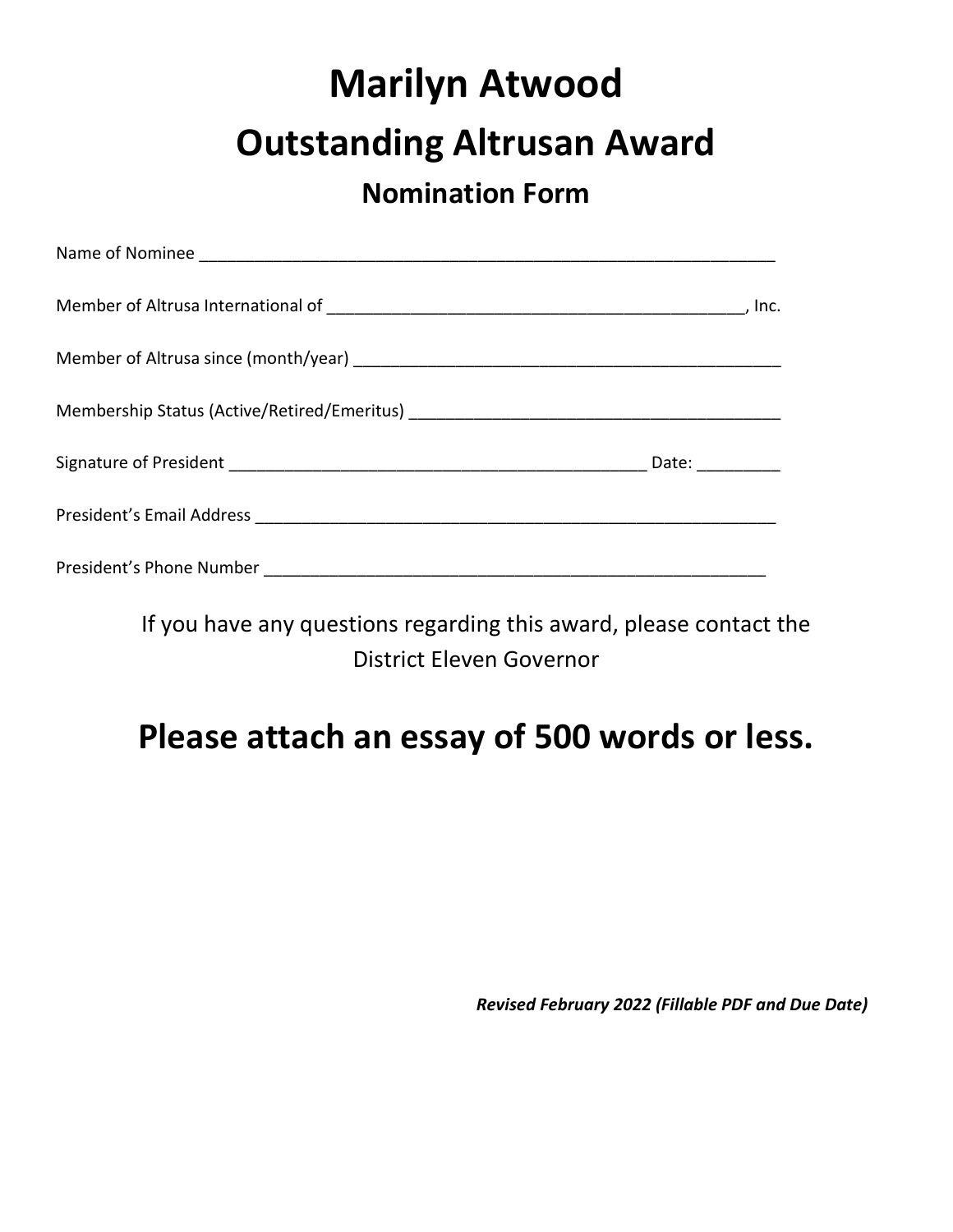

## **ALTRUSA INTERNATIONAL DISTRICT ELEVEN, INC. MARILYN ATWOOD OUTSTANDING ALTRUSAN AWARD**

The Marilyn Atwood Outstanding Altrusan Award was established in 1994 by the District Eleven Board of Directors in memory of Marilyn Atwood, a member of the Antelope Valley Club and a former District Chairman.

The award is given, on an annual basis, to an Altrusan for extended and unsung service to Altrusa. It is designed to recognize an active member who has made a lasting contribution to the organization as a result of involvement and dedication to their local Altrusa Club over a period of many years. The award will be presented each year at the District Eleven Conference.

Local club presidents and members will be asked to nominate one candidate per year for this award. Nominations shall be submitted to the District Eleven Governor or designee by March 1<sup>st</sup> of each year. (Past Governors, Past District Board Members and Past recipients are not eligible for this award).

The nomination should depict, in 500 words or less, the nominee's contribution to Altrusa and should include the following:

- a. Description of the nominee's achievements in and nature of service to the local Altrusa Club;
- b. Description of the nominee's impact on both the local club and individual members through their involvement in their club;
- c. Description of how the nominee has motivated and inspired other Altrusans through their involvement of the club;
- d. Statement of why the nominee is deserving of receiving recognition for long-time and outstanding service.

The District Governor with two other Altrusans, may select the awardee or designate another Altrusa to conduct the selection. To prevent a conflict of interest, Judges cannot be from clubs that are submitting nominations. The judges may be non-Altrusans from the community. The judging of the nominations will include the following considerations:

- a. Judges will determine the nominees' contribution in terms of service to the community through Altrusa projects.
- b. Judges will look for such items as originated a project or projects, continued commitment to said project or projects.
- c. Continued involvement in all phases of club service.
- d. Using more than 500 words is highly disfavored and could detract from the nominations.